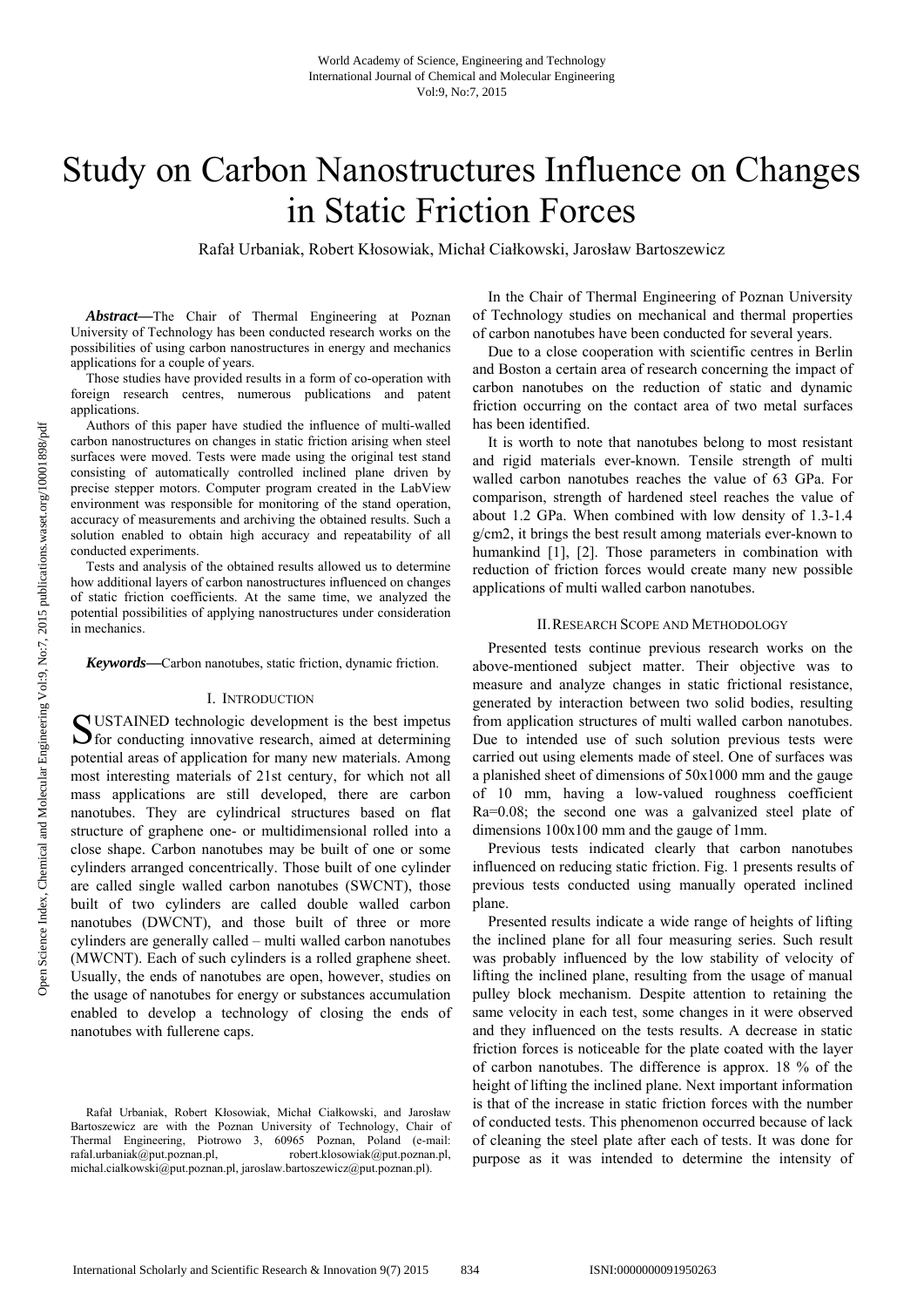abrasion of the carbon nanotubes layer and to recognize its influence on the occurrence of the static friction forces. [3]



Fig. 1 Graphical interpretation of test results for the plate No. 1 [3]

Taking into consideration the above-mentioned problems relating with conducted tests, both, the test stand and the measuring methodology, were modified.

To eliminate errors in measurements caused by such factors as:

- non-uniform velocity of increasing the angle of the inclined plane being a result of its manual lifting,
- inability to determine precisely the moment of overcoming the force of static friction,
- inaccuracy in reading being a result of measuring rule usage and manual reading of the value measured,
- pressure force unevenly distributed on the whole surface of the steel element, a new measuring stand was designed and built.Previous tests indicated.



Fig. 2 The view of new automatic measuring stand

Fig. 2 presents automatic measuring stand. The inclined plane is driven by a precise stepping motor with exact circulating ball feeding screw. System of two micro-contact sensors was responsible for detection the movement of the element; it captured even the slightest movement of the measuring element. The whole measuring stand was controlled using original program created in the LabView development environment.

Fig. 3 presents a piece of program created in the LabView development environment which was responsible for determining the initial position of the measurement system.



Fig 3 Piece of program for operating the measurement stand in the LabView environment

In Fig. 4 the front panel is presented; it shows such parameters as time-meter for sliding-down plate, calculated angle at which the movement is initiated and the number of currently conducted test.

Both, the surface of the inclined plane and the surface of the element under test were made of steel. To reduce forces of static friction both elements were subject of abrasive machining on the magnetic grinder.

Parameters of the element under test were as follows:

- $-$  dimensions:  $80 \times 80 \times 10$  mm
- weight: 489.4 g
- surface roughness Ra: 0.11



Fig. 4 View of control panel of the measurement stand in the LabView environment

The steel element was coated with the layer of carbon nanotubes. For this purpose, the solution of carbon nanotubes diluted with tetrahydrofuran in the ratio suggested by the producer of the nanotubes was used. Since the layer of nanotubes should be spread evenly on the whole surface of the plates, it was done using the spray method with the precise airbrush. Fig. 5 presents the operations of spreading carbon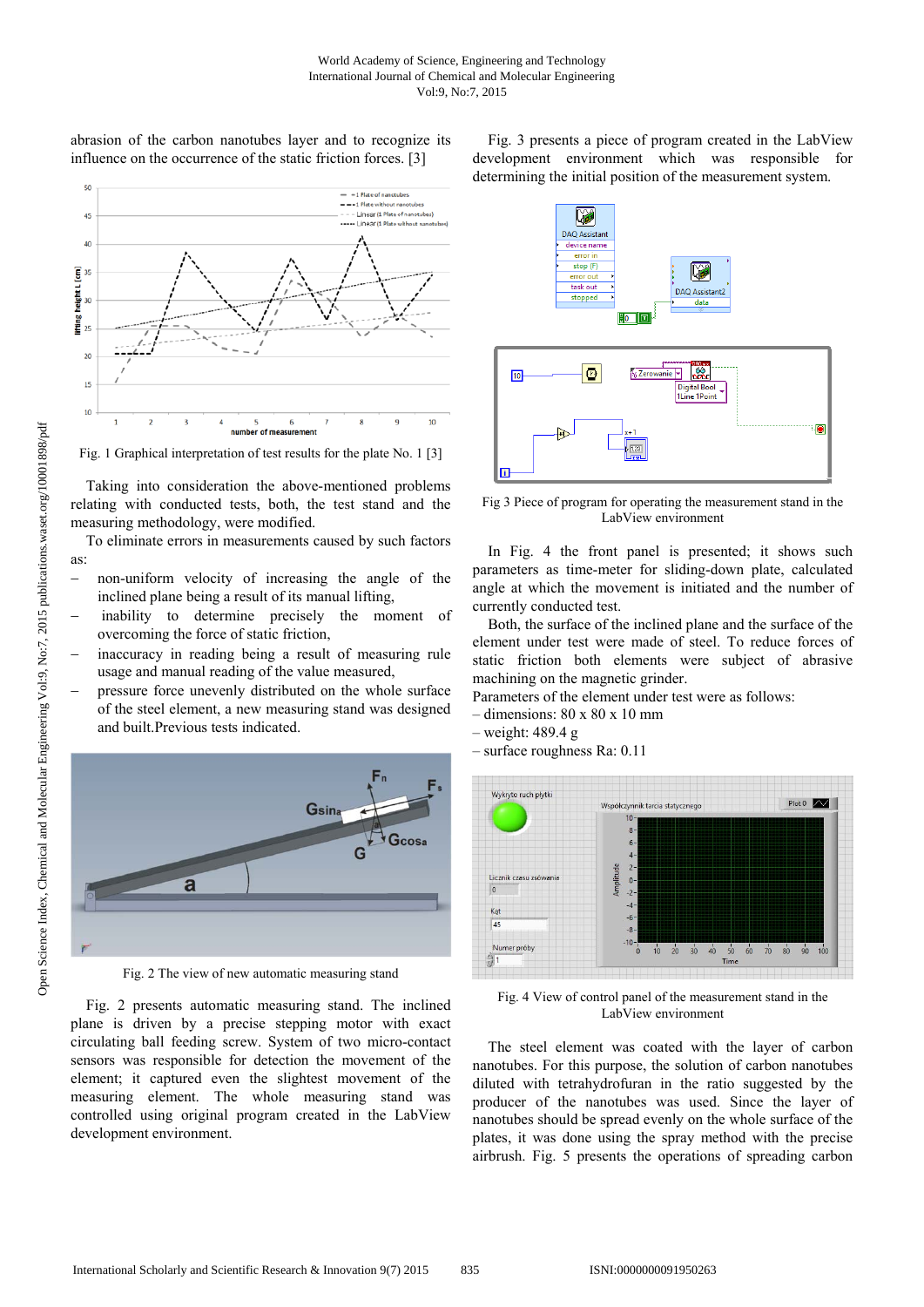nanotubes with the airbrush. Next, the test plates underwent heat treatment to harden the layer of multi walled carbon nanotubes.

As a result of those operations, the evenly spread structure of multi walled carbon nanotubes was obtained, as shown in Fig. 6. It is a typical structure consisting of tangled, conglutinated by amorphous carbon randomly oriented nanotubes, reminding spaghetti on a plate [4].



Fig. 5 Spreading carbon nanotubes with the airbrush [5]



Fig. 6 View of the structure of the applied multi-walled carbon nanotubes

To obtain a reliable measurement series and to eliminate random errors in measurements, 30 tests for each of plates, that coated with the layer of carbon nanotubes and that without such a layer (where only the static friction being the result of friction between two steel surfaces was tested), were carried out. For all tests the angular velocity of the inclined plane was 0.448 o/s.



Fig. 7 View of the tested plate with nanotubes

# III. ANALYSIS OF RESULTS

Tests results clearly show that coating one of frictional surfaces with a layer of multi walled carbon nanotubes reduced the coefficient of static friction by approx. 40 % when compared with tests where there were no surfaces with nanotubes. Due to eliminating errors related to methodology of conducting tests, identified during first tests on influence of carbon nanotubes on the coefficient of static friction, we obtained reliable and repeatable tests results.



Fig. 8 Overall summary of test results for both plates

Fig. 8 presents overall summary of test results for both plates (that without and that with the surface of carbon nanotubes) for all 60 tests. Obtained results allow supposing that it is possible to apply carbon nanotubes to eliminate friction forces in engineering appliances where two metal surfaces come into direct contact.